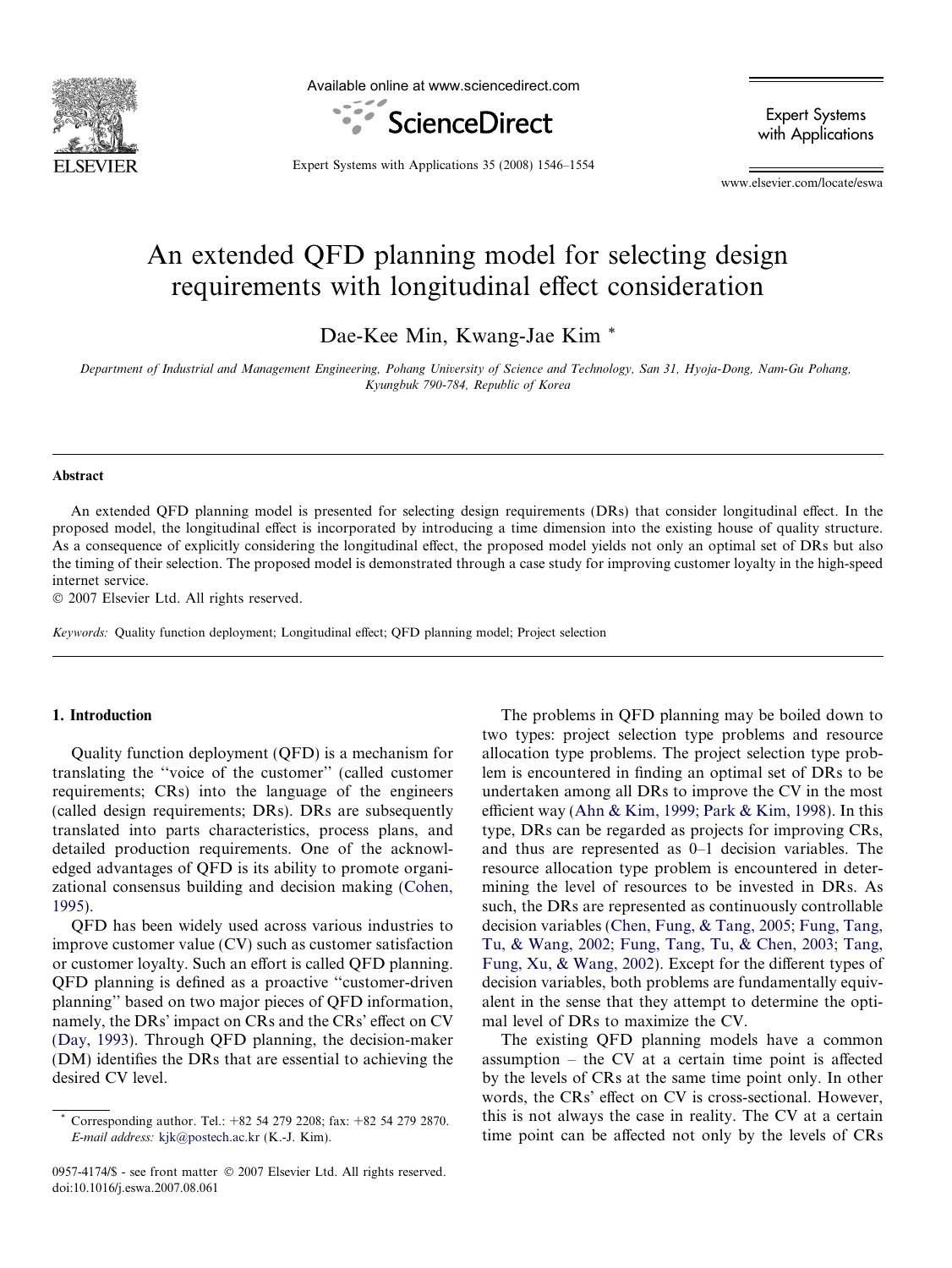at the same time point but also by the levels of CRs at the previous time points collectively. This means that the CRs' effect on CV is longitudinal. For example, customer loyalty, one of the popular CVs, is known to be formed by longitudinal effect. Customer loyalty is defined as the customer's attitude to a product/service formed over a period of time ([Ramaswamy, 1996; Stank, Goldsby, & Vickery,](#page--1-0) [1999](#page--1-0)). Namely, it is determined by a series of effects over a certain period of time (viz. longitudinal effect), rather than by the effect at a specific point of time.

The high-speed internet service is an internet-access service based on the ADSL (asymmetric digital subscriber lines) or VDSL (very high-speed digital subscriber lines) technology. The notion of customer loyalty in the highspeed internet service is very important because this market is highly competitive and nearly saturated. [Kim et al.](#page--1-0) [\(2007\)](#page--1-0) demonstrate that the customer loyalty in this service is, in fact, formed by the longitudinal effect. More specifically, the customer loyalty is shown to be affected by the levels of CRs for the recent two-month period.

This paper proposes an extended QFD planning model which takes the longitudinal effect into consideration. In the proposed model, a primary focus is placed on incorporating the longitudinal effect of CRs on CV. This is accomplished by introducing a time dimension into the CRs. As a consequence of explicitly considering the longitudinal effect, the proposed model yields not only an optimal set of DRs but also the timing of their selection.

A brief review of the house of quality chart and the previous developments in QFD planning is given in Section 2. An extended QFD planning model with longitudinal effect is proposed in Section [3](#page--1-0). In Section [4,](#page--1-0) the proposed model is demonstrated through a case study in the high-speed internet service. Finally, conclusions are given in Section [5.](#page--1-0)

## 2. Background

# 2.1. House of quality chart

The ''house of quality (HOQ)'' chart is a principal tool for QFD [\(Akao, 1990; Hauser & Clausing, 1988](#page--1-0)). There is a set of standard components in an HOQ, including CRs and their relative weights; DRs and their computed absolute importance; relationship matrix between CRs and DRs; correlation matrix among DRs; and the CR and DR benchmarking data. A schematic of an HOQ chart is shown in [Fig. 1](#page--1-0)a. The HOQ in [Fig. 1a](#page--1-0) shows only the components that are of interest in this paper, and does not include the correlation matrix and the benchmarking data section.

In [Fig. 1a](#page--1-0),  $w_i$  denotes the relative weight of the *i*th CR  $(CR_i; i = 1, \ldots, m)$ , AI<sub>i</sub> is the absolute importance rating of the jth DR (DR<sub>j</sub>;  $j = 1, ..., n$ ), and  $R_{ij}$  is the relationship coefficient between  $CR_i$  and  $DR_j$ . The relative effect of  $CR_i$ on CV is quantified via  $w_i$ . AI<sub>i</sub> is computed using  $w_i$  and  $R_{ii}$ .

$$
AI_j = \sum_{i=1}^{m} w_i R_{ij}, \quad j = 1, \dots, n.
$$
 (1)

## 2.2. Existing models in QFD planning

The aim of the QFD planning model is to select an optimal set of DRs or make resource allocation decisions on DRs for improving the CV under given conditions. Various forms of model formulation have been proposed in the QFD planning literature. They can be categorized into three types of models according to the objective function of the formulation – maximize the CV (Model 1); minimize the total cost (Model 2); or achieve a balance between the CV and the total cost (Model 3). The models presented in this section will be referred to as C-Model 1, C-Model 2, and C-Model 3. The prefix C indicates that they are the conventional QFD planning models (as opposed to the longitudinal QFD planning models which will be presented in Section [3.2](#page--1-0)). Each model is described below in more detail.

#### 2.2.1. C-Model 1: maximize the CV

C-Model 1 attempts to maximize the CV under budget constraints. [Park and Kim \(1998\)](#page--1-0) proposed a QFD planning model for an indoor air quality improvement problem. The model aims to maximize the customer satisfaction by determining an optimal set of DRs under organizational resource constraints. [Ahn and Kim \(1999\)](#page--1-0) developed a model for determining an optimal set of DRs to maximize the incremental revenue of a commercial telecommunications service. [Fung et al. \(2002\)](#page--1-0) developed a model to determine the level of DRs which considers the correlation among DRs and the fuzziness of the cost. [Fung et al. \(2003\)](#page--1-0) proposed a model to allocate resources for improving DRs under the technical and financial constraints.

For the project selection type problem, the generic form of C-Model 1 can be stated as

Maximize 
$$
CV = \sum_{j=1}^{n} AI_j x_j
$$
,  
s.t.  $0 < C = \sum_{j=1}^{n} c_j x_j \le B$ ,

 $x_i = 0$  or 1,

where CV is the overall customer value,  $x_i$  is a 0–1 decision variable for DR<sub>i</sub> (i.e.,  $x_i = 1$  if DR<sub>i</sub> is selected, and  $x_i = 0$ otherwise), C is the total cost,  $c_i$  is the cost required to undertake  $DR<sub>i</sub>$ , and B is the given budget.  $AI<sub>i</sub>$  is computed as in Eq. (1). The input parameters C,  $c_i$ , and B are usually given by the market or the DM. The model form in (2) can be restated for the resource allocation type problem with a minor modification.

### 2.2.2. C-Model 2: minimize the total cost

C-Model 2 aims to achieve the given target of CV (denoted as  $V$ ) with the minimal total cost. [Tang et al.](#page--1-0) [\(2002\)](#page--1-0) and [Chen et al. \(2005\)](#page--1-0) proposed models for this purpose under various conditions. The generic form of C-Model 2 is as follows:

 $(2)$